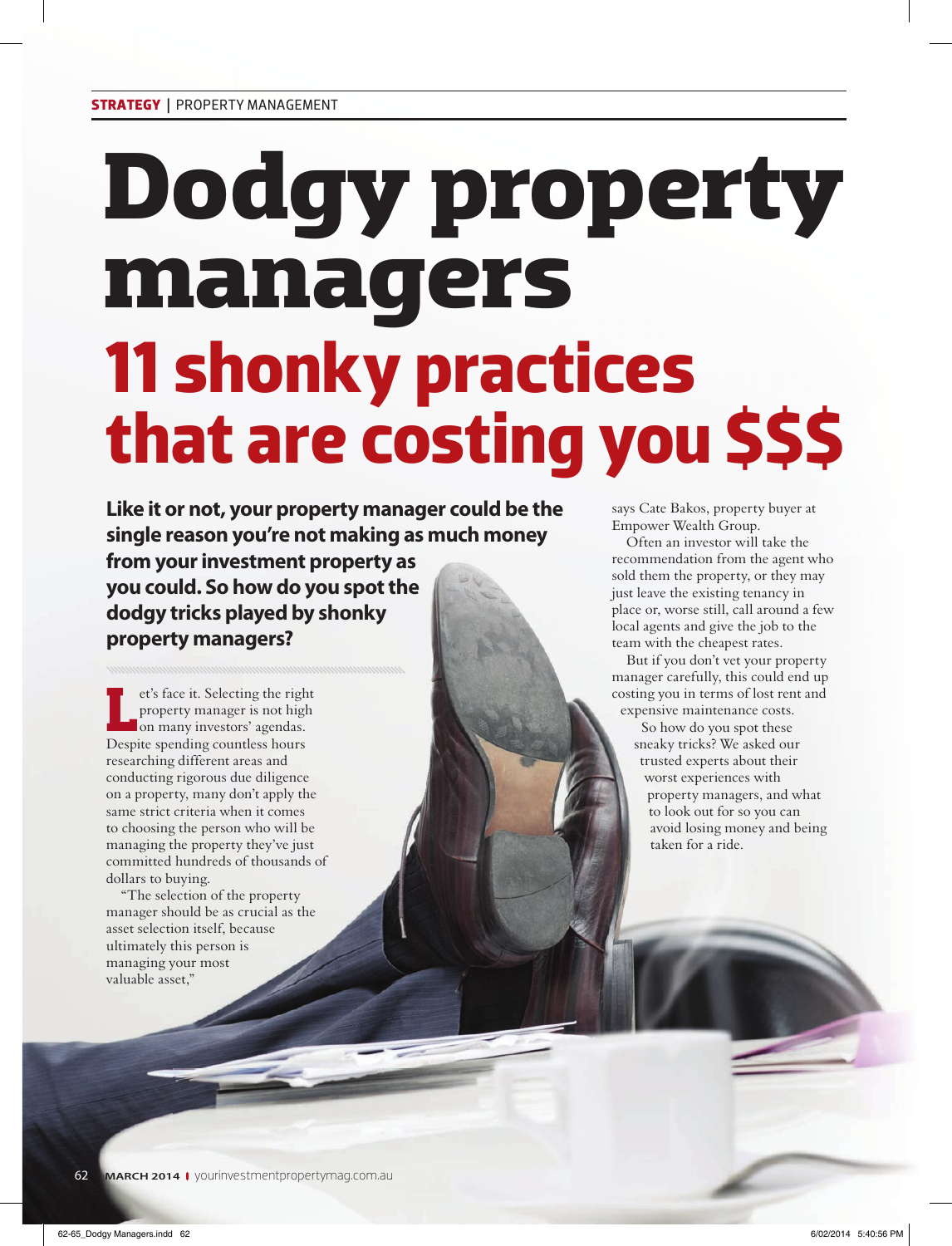## **STRATEGY |** PROPERTY MANAGEMENT



## **Cate Bakos: 6 practices of property managers from hell**



The worst experience I have personally had with my own properties was over in SA only a year ago. I had a fabulous manager

who was arguably one of the best I've ever had. She was ex-navy, mature, experienced and had an intuition like nobody else I knew.

When she called to tell me she was moving back to Adelaide for her husband's career, little did we know how difficult our otherwise happy adventure would become.

In a township where available replacement property managers were thin on the ground, the principal of the agency took it upon himself to manage the 800-plus rent roll. Three months on, we started to notice that the rents across the five of our properties that they managed weren't coming in on time.

We hadn't been advised that tenants were late (and one was not paying), so it was only when we noticed a shortfall that the issues started to become a reality.

Our calls weren't returned and it wasn't until I made it clear I would take it to the state ombudsman that we started getting the truth. One of our tenants had vacated, and for three months the agency had hidden the fact. Not only had the tenant left but they had damaged the premises. We were charged for using tradespeople whose work was arguably inferior.

The property was still too messy to be tenanted, and our property team were ducking and weaving from my every call. I took action quickly once the bond was finalised and works were completed to a satisfactory level: I contacted our old manager after

are actually the common ones. They cost investors the most in the long run. Here they are:

#### **1** Property managers who side with the tenant and pass on example. **with the tenant and pass on every single request and complaint to the landlord**

These property managers forget who they are working for. Their job is to make sure the tenant is comfortable in their home but also to make sure the landlord receives the rent on time and has a viable going concern on fair terms. I hate nothing more than rubbish requests that waste my time and are not relevant to the tenant's comfort (eg satellite dish request shortly after a tenant has signed the lease – this should be incorporated in the negotiated lease at the time, if a satellite dish is of interest to the prospective tenant).

## **2Agency principals who employ junior staff who are either transient and/or ill-equipped and inexperienced to deal with the day-to-day challenges of property management**

No investor wants a property manager who was a disgruntled student yesterday and will be an apprentice hairdresser tomorrow.

**3Property managers who get cosy in the role and neglect the opportunities to suggest rent increases when market rents indicate a rental review is required**  A good property manager will let their landlord know when it's time to put up the rent, what it should be, how it will

A lazy property manager will let the tenant  $\mathcal{U}$  stay on the same rent, only to upset them three years later when a \$40 p.w. increase is applied to catch the tenant up to market rent

I found her on Facebook and asked her to recommend someone local in an opposition office, and that she did. I interviewed him and gave him the job, and we haven't looked back.

There are a few dodgy, shonky practices out there, but my pet peeves be done, and what the basis for their recommendation is.

A lazy property manager will let the tenant stay on the same rent, only to upset the tenant three years later when a \$40 p.w. increase is applied to catch the tenant up to market rent.